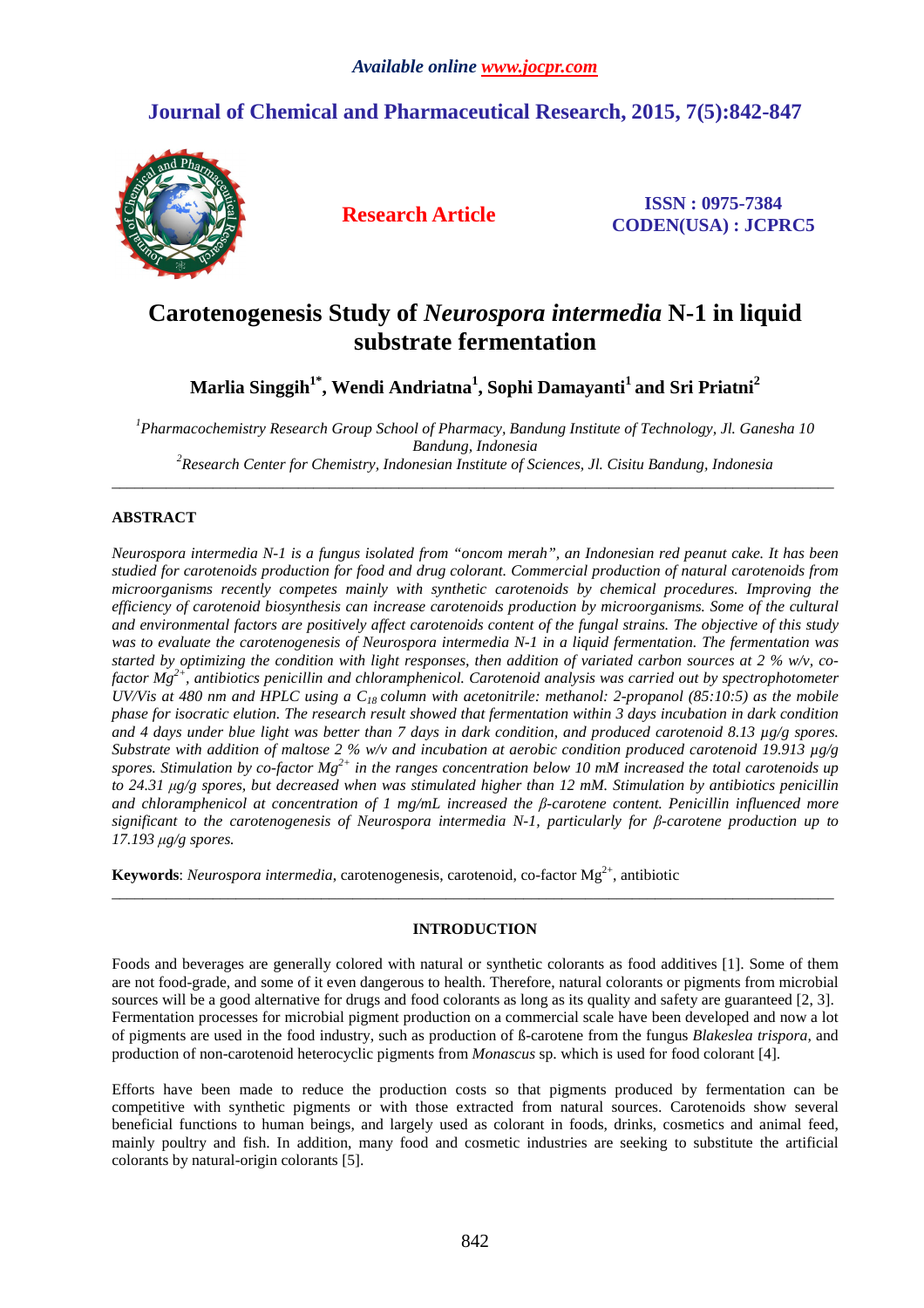In order to achieve simple and cost-effective carotenoids, hyper-production using carotenogenic microbes, addition of stimulants to the culture broth, and adjusting the external cultural conditions can be optimized accordingly. It has been reported that several stimulators have been studied for their enhancing effects on β-carotene production by the fungi *Blakeslea trispora* and *Phycomices blakesleeanus* which are grown under normal fermentation conditions [6]. *Neurospora intermedia* is a fungus isolated from Indonesian traditional food, "oncom merah", a fermented red peanut cake. The fermentation produces red-to-orange color spores, which were proved as carotenoids group. Its production on solid fermentation process has been reported elsewhere [7, 8]. Analysis of pigment extract from spores obtained from fermentation of *Neurospora intermedia* N-1 as solid substrates and it was reported that at least five carotenoid compounds were identified in spores of *Neurospora intermedia* N-1 i.e. Lycopene, Neurosporen, γcarotene, β-carotene and Phytoene [9,10].

*\_\_\_\_\_\_\_\_\_\_\_\_\_\_\_\_\_\_\_\_\_\_\_\_\_\_\_\_\_\_\_\_\_\_\_\_\_\_\_\_\_\_\_\_\_\_\_\_\_\_\_\_\_\_\_\_\_\_\_\_\_\_\_\_\_\_\_\_\_\_\_\_\_\_\_\_\_\_*

The objective of this study was to evaluate the carotenogenesis of *Neurospora intermedia* N-1 in liquid fermentation.

## **EXPERIMENTAL SECTION**

## **Materials**

*Neurospora intermedia* N-1 was isolated from red *oncom* samples, sampled in traditional market in Bandung area, Indonesia. Fermentation media was consisted of maltose 2%w/v, peptone 0.5%w/v, yeast extracts 0.1% w/v, cofactor  $Mg^{2+}$  was prepared from  $MgSO_4.7H_2O$  (10, 12, 14 and 16 mM) and antibiotics penicillin and chloramphenicol in the concentration of 1mg/mL. Acetone was used for extraction and analysis of carotenoids.

## **Fermentation of** *Neurospora intermedia* **N-1**

*Neurospora intermedia* N-1 was grown on agar slant and the 7-days old fungal biomass was suspended in 10 mL of sterile water, and 4% v/v of suspension spores were inoculated into 500 mL of fermentation media in 1L Erlenmeyer flask. Fermentation process was conducted according to Bhosale *et.al.* (2004) with modification. Modification was carried out by put it in dark and blue light, adding various carbon souce with concentration 2% by aerobic and anaerobic condition with composition of air and media (10:1). The pH of media, concentration of glucose, and protein was measured with Lowry Method using visible-spectrophotometric method at  $\lambda$  650 nm at beginning and end of fermentation. The weight of spore and caretonoid total was measured at  $\lambda$  480 nm.

A series of fermentation flasks were prepared with addition of co-factor  $\text{Me}^{2+}$  made from MgSO<sub>4</sub>.7H<sub>2</sub>O with various concentrations, i.e. 10, 12, 14 and 16 mM, and antibiotics penicillin or chloramphenicol at concentration of 1mg/mL were added into each flask and incubated at  $30^{\circ}$ C for 7 days. At the end of fermentation, the yellow-orange spores of *Neurospora intermedia* N-1 was harvested and pooled.

#### **Extraction of Carotenoids**

Pigment produced by *Neurospora intermedia* N-1 spores were extracted as follows: 1g of spores was extracted with 5 mL of acetone. The suspension of spores was then sonicated for 10 min, and filtered using filter paper. This process was repeated 3 times, until the residues turned to yellow pale. The pigment extract was then kept in freezer for 2-3 hours. The lipid content was separated using a syringe filter (Nylon, 0.2 µm). The separation process was carried out in a cold chamber.

#### **Carotenoid analysis**

Total carotenoids content was determined by measuring their Absorbance by UV/Vis spectrophotometer at 480 nm. Carotenoid identification was carried out by HPLC Water system C<sub>18</sub> column with acetonitrile:methanol:2-propanol (85:10:5) as the mobile phase for isocratic elution. Analysis was carried out at  $26^{\circ}$ C for 20 minutes, flow rates were adjusted at 2 mL/min and detection of the carotenoids by UV/Vis detector at 450 nm. Identification of carotenoids compound was compared with β-carotene standard.

#### **RESULTS AND DISCUSSION**

Liquid substrate fermentation of *Neurospora intermedia* N-1 has been carried out to study the carotenogenesis of this fungus. In the media experiment that produced the best carotenoid levels that increase in aerobic maltose, then the change in pH conditions ranging from 6 to 7, total carbohydrate substrates decreased from 5.330 g/100 mL to 1.784 g/100 mL, or reduced levels of carbohydrates as much as 3.546 g/100 mL and the protein substrate protein levels increase as much as 0.004 mg/100 mL of the initial concentration of 0.012 mg/100 mL to 0.016 mg/100 mL (Table 1).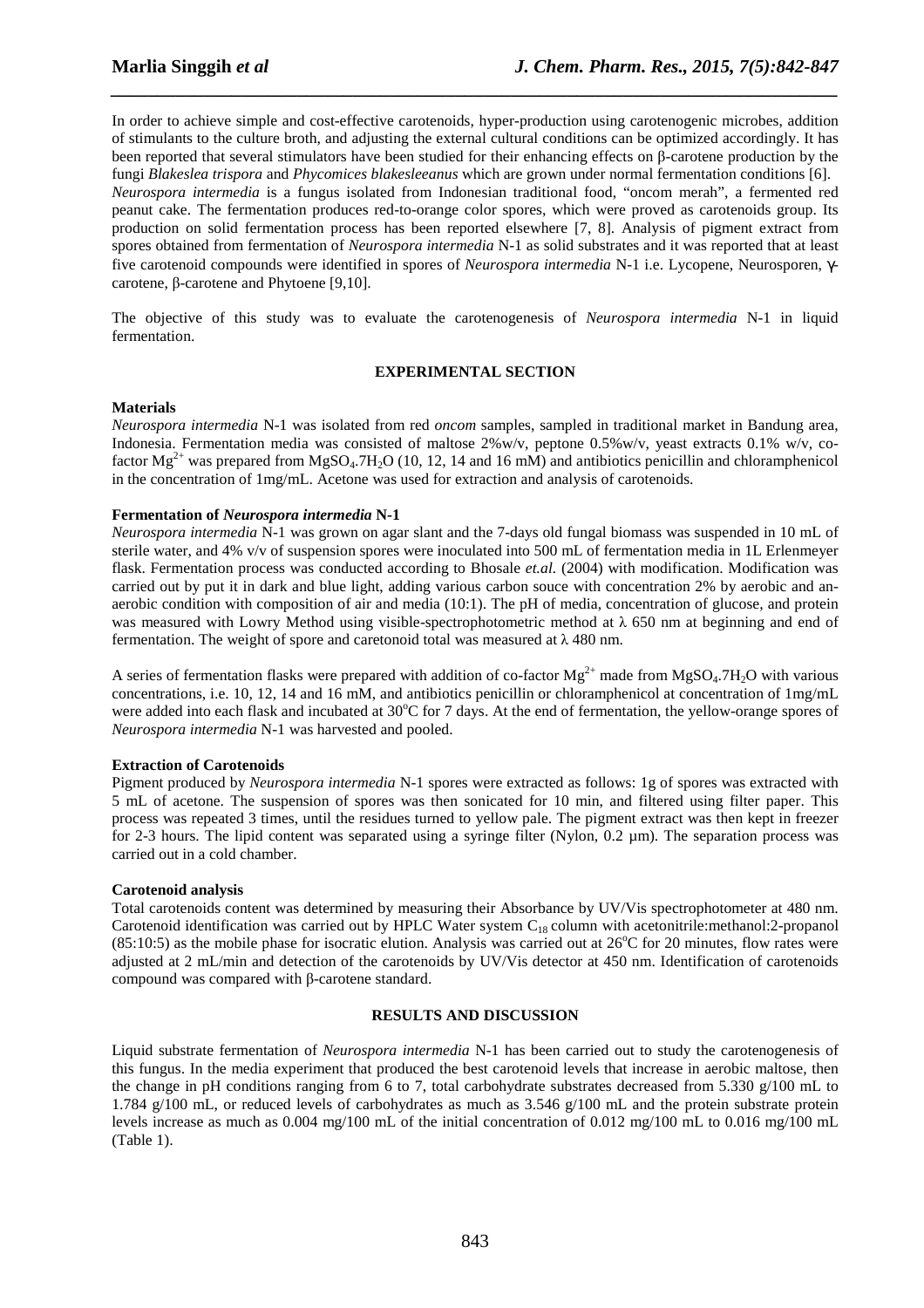| Table 1: The influence of Carbon Source in Fermentation of Neurospora intermedia on Carbohydrate Level, Protein Level and pH in |
|---------------------------------------------------------------------------------------------------------------------------------|
| Media                                                                                                                           |

*\_\_\_\_\_\_\_\_\_\_\_\_\_\_\_\_\_\_\_\_\_\_\_\_\_\_\_\_\_\_\_\_\_\_\_\_\_\_\_\_\_\_\_\_\_\_\_\_\_\_\_\_\_\_\_\_\_\_\_\_\_\_\_\_\_\_\_\_\_\_\_\_\_\_\_\_\_\_*

|                                                    | Carbohydrate $(mg/mL)$ |         |         |       | Protein $(mg/mL)$ |       |         |       | pΗ    |      |         |      |
|----------------------------------------------------|------------------------|---------|---------|-------|-------------------|-------|---------|-------|-------|------|---------|------|
| Parameter                                          | Aerob                  |         | Anaerob |       | Aerob             |       | Anaerob |       | Aerob |      | Anaerob |      |
|                                                    | $BF^*$                 | $AF^*)$ | ВF      | AF    | ВF                | AF    | BF      | AF    | ВF    | AF   | ВF      | AF   |
| Control                                            | 2.444                  | 0.947   | 2.444   | 1.058 | 0.011             | 0.014 | 0.011   | 0.017 | 6.13  | 8.08 | 6.13    | 7.36 |
| Glucose                                            | 4.131                  | 103     | 4.131   | 1.158 | 0.013             | 0.018 | 0.013   | 0.019 | 5.90  | 6.05 | 5.90    | 6.22 |
| <b>Sucrose</b>                                     | 5.961                  | 2.698   | 5.961   | 2.761 | 0.012             | 0.018 | 0.012   | 0.018 | 5.95  | 6.08 | 5.95    | 7.31 |
| Maltose                                            | 5.330                  | 1.784   | 5.330   | 2.067 | 0.012             | 0.016 | 0.012   | 0.017 | 6.01  | 6.16 | 6.01    | 7.13 |
| *) BF: Before Fermentation. AF: After Fermentation |                        |         |         |       |                   |       |         |       |       |      |         |      |

Maltose is a disaccharide composed of two glucose molecules. Maltose in the fermentation by *Neurospora intermedia* first converted into a simple sugar called glucose. Results of carotenoid levels in the treatment of addition of glucose was 18.817 mg/g is not too much different and slightly lower than the addition of maltose treatment was 19.913 mg/g (Table 2). This suggests that the compounds in the form of glucose cluster is more rapidly absorbed by *Neurospora intermedia* and provide more precursors, so the availability of maltose which comprises two glucose molecules provided more energy sources and then resulted more carotenoids than glucose.

**Table 2: Changes of total carotenoids content of** *Neurospora intermedia* **N-1 by various source of carbohydrate** 

| <b>Parameter</b> | Carotenoid $(\mu g/g)$ |         |  |  |  |  |
|------------------|------------------------|---------|--|--|--|--|
|                  | Aerob                  | Anaerob |  |  |  |  |
| Control          | 12.710                 | 5.774   |  |  |  |  |
| Glucose          | 18.817                 | 7.737   |  |  |  |  |
| Sucrose          | 17.519                 | 7.034   |  |  |  |  |
| Maltose          | 19.913                 | 7.814   |  |  |  |  |

Total effect of the carbon added to the *Neurospora intermedia* produced total carotenoids which follows the curve of the polynomial equation  $y = -1,3106x^2 + 12,5x - 10,092$ . From this curve, we looked for the optimal point of carbon to produce carotenoid levels are maximized. This was related to the ratio of carbon/nitrogen (C/N), in which the media base used was 2% dextrose; peptone 0.5%; yeast extract 0.1%; and 0.04 mg / mL and the protein content of all media ranging from 0.011 to 0.013 mg/100 mL. In some publications, the content of glucose and protein are often represented as a ratio of carbohydrate/nitrogen (C/N), where this ratio determines the growth of microorganisms and productivity of primary and secondary metabolites. This ratio will be different for each strain [11].

The increase in protein content in the media before and after fermentation showed no significant effect. This was observed in the treatment of carbohydrate addition, both aerobic and anaerobic, the increase was not much different in proteins, ranged from 0.004 mg / 100 mL to 0,007 mg / 100 mL.

On this study, carotenogenesis of *Neurospora intermedia* N-1 was also stimulated by addition of co-factor Mg<sup>2+</sup> and antibiotics to the fermentation media. Metal ions are involved in all aspects of microbial life. Cations such as potassium and magnesium are bulk intracellular species. Growth of mated *Blakeslea trispora* in the presence of trace Levels of Cu, Fe and Mg ions resulted in an increased rate of carotenogenesis, and gave a several-fold increase in the final yield [6,8]. In *Neurospora sp*, carotenoids production was predicted to be influenced by the co-factor of  $Mn^{2+}$  and  $Mg^{2+}$  ions.

On this study,  $MgSO_4$  7H<sub>2</sub>O was used as co-factor  $Mg^{2+}$  ions with ranges concentration between 10 to 16 mM. The spores were extracted and the total carotenoids content were measured by uv/vis spectrophotometer. Analysis data of total carotenoids content was shown on Table 3. Rate of spores growth was determined by some factors such as substrates, humidity, environmental acidity degree and chemical agent. *Neurospora* growth in normal condition at substrate containing carbon, inorganic salt and biotin [6,8].

**Table 3. Changes of total carotenoids content of** *Neurospora intermedia* **N-1 stimulated by co-factor Mg2+ ion (10, 12, 14 and 16 mM)** 

| <b>Concentration of</b><br>$MgSO47H2O$ (mM) | <b>Level of Carotenoid</b><br>$(mg/g$ spores) |
|---------------------------------------------|-----------------------------------------------|
| Control                                     | $0.354 + 0.000$                               |
| 4                                           | $0,387 + 0,003$                               |
| 8                                           | $0,430 + 0,007$                               |
| 12                                          | $0,496 + 0,007$                               |
| 16                                          | $0,843 + 0.030$                               |
| 20                                          | $0,419 + 0,035$                               |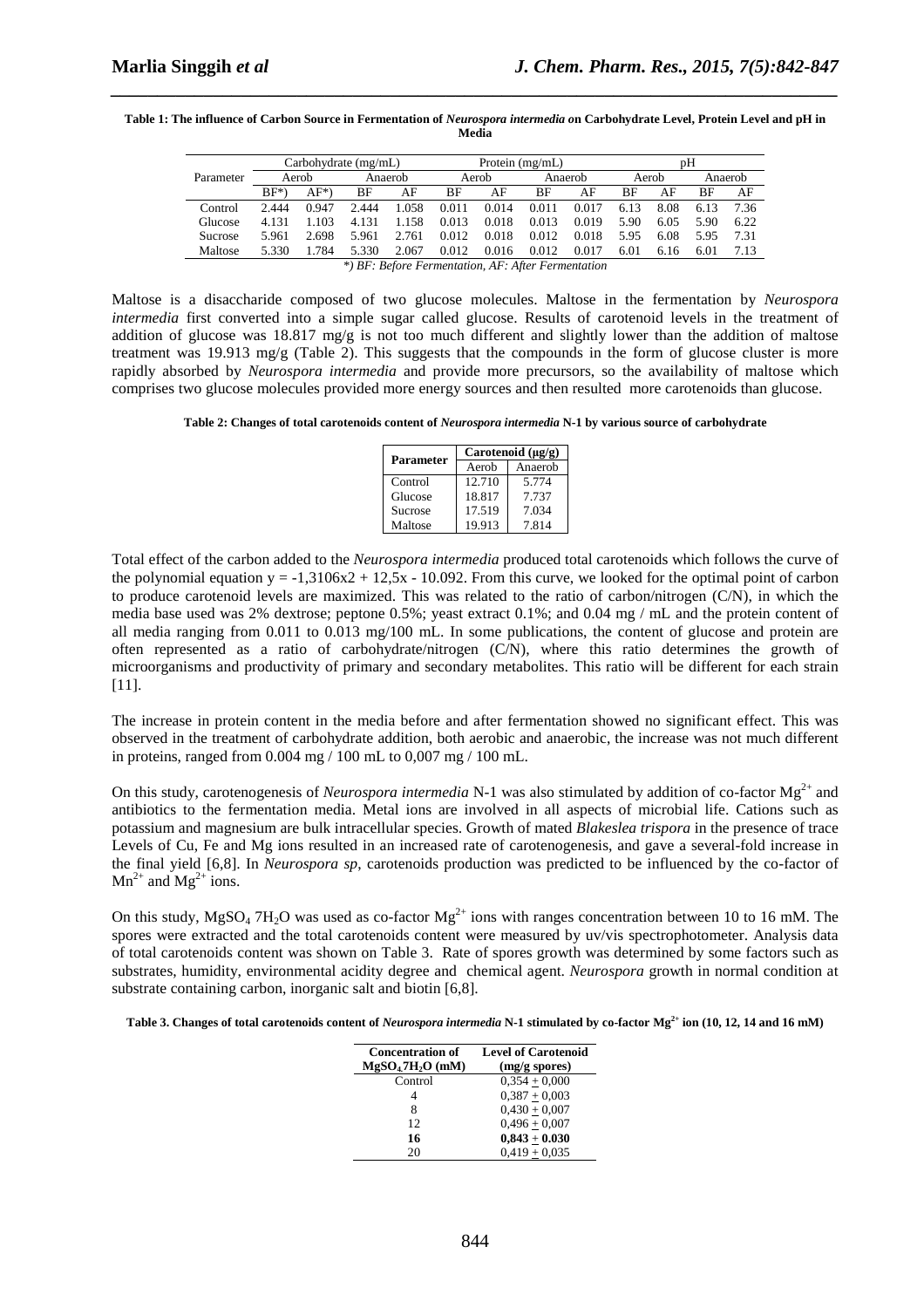It was shown in Table 3 that co-factor Mg<sup>2+</sup> ion was increased the rate of carotenogenesis of *Neurospora intermedia* N-1 when compared to the control (without co-factor), which had total carotenoids content of 17.44  $\mu$ g/g spores. This was proved that the influence of co-factor  $Mg^{2+}$  ion to the carotenogenesis *Neurospora intermedia* N-1 follows the polynomial curve. Stimulation by co-factor  $Mg^{2+}$  in the ranges concentration below 10 mM, can increase the total carotenoids to 24.08  $\mu$ g/g spores. However, the total carotenoids decreased when stimulated with >12 mM of Mg2+ . The ion acted as a co-factor in *Neurospora sp*., it was predicted for conversion of geranyl-geranyl pyrophosphate to phytoene by phytoene-synthase enzyme. Phytoene is a colorless carotenoid with only three conjugated double bonds. Several chemical agents affect carotenogenesis in a number of microbial systems [8]. These compounds, which include terpenes, ionones, amines, alkaloids and antibiotics, have been studied for their effect on carotene synthesis [10,11,12]. On this study, antibiotics penicillin and chloramphenicol (1mg/mL) were used to evaluate their effect in carotenogenesis during fermentation of *Neurospora intermedia* N-1. The spores were extracted by cold acetone to remove all lipids content and the carotene was analyzed by HPLC. Analysis of βcarotene was based on the peak area of at Rt: 13.78 ±0.2. Concentration of β -carotene of *Neurospora intermedia* N-1 that stimulated by antibiotics is presented in Figure 1.

*\_\_\_\_\_\_\_\_\_\_\_\_\_\_\_\_\_\_\_\_\_\_\_\_\_\_\_\_\_\_\_\_\_\_\_\_\_\_\_\_\_\_\_\_\_\_\_\_\_\_\_\_\_\_\_\_\_\_\_\_\_\_\_\_\_\_\_\_\_\_\_\_\_\_\_\_\_\_*



**Figure 1. β-carotene of** *Neurospora intermedia* **N-1 stimulated by 1 mg/mL penicillin and chloramphenicol** 

Stimulation by antibiotics penicillin and chloramphenicol at concentration of 1 mg/ml increased the β-carotene content. Penicillin influences significantly to the carotenogenesis of *Neurospora intermedia* N-1, particularly for βcarotene biosynthesis that achieved to 17.193  $\mu$ g/g spores. The growth of spores which stimulated by penicillin more abundant when compared to the control.

The influence of penicillin in carotenogenesis of *Neurospora intermedia* N-1 was shown also by the result of HPLC analysis (Figure 2) which has significant peak at Rt:  $13.876 \pm 0.2$ .



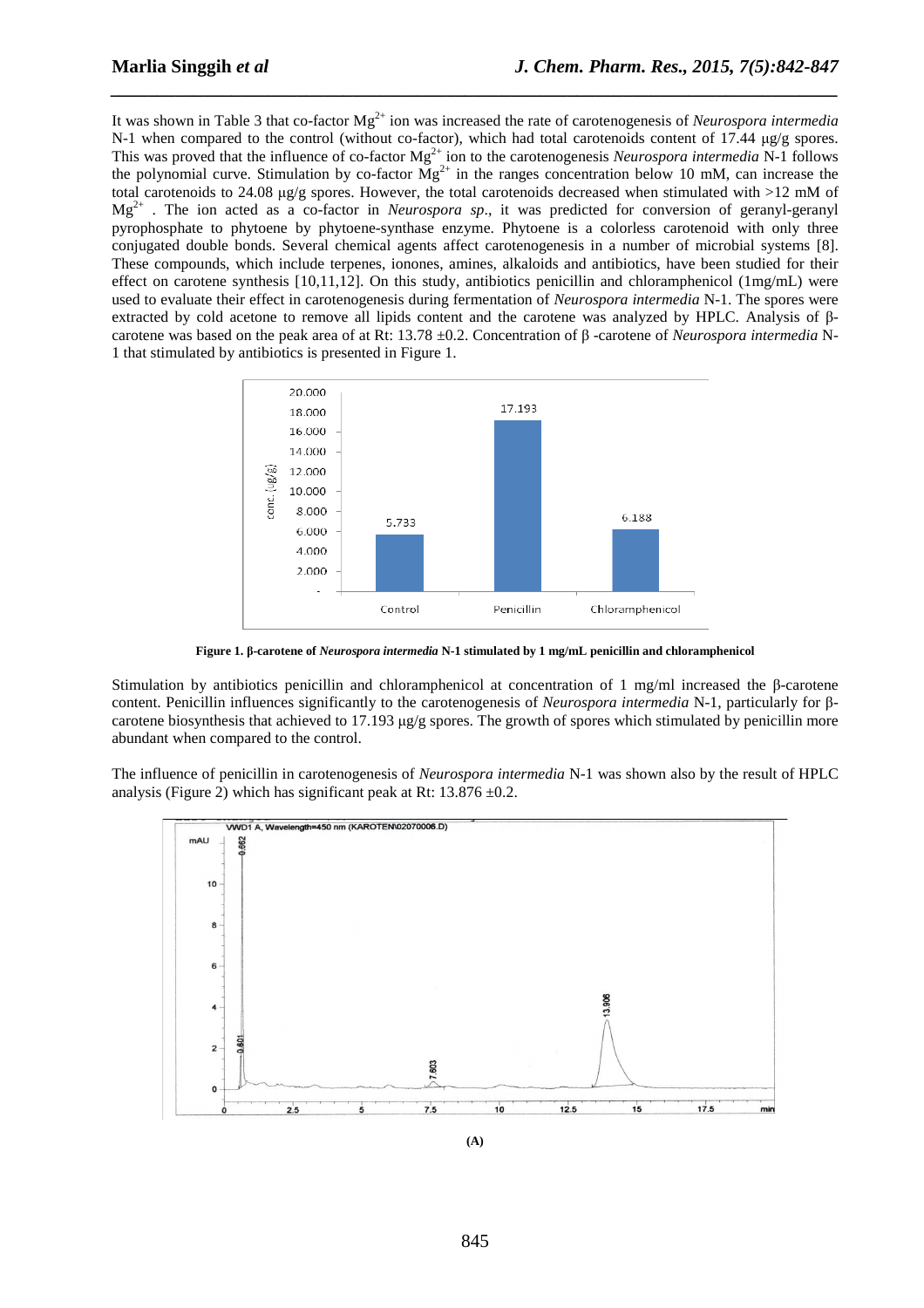

**Figure 2. HPLC chromatogram of the carotenoid of** *Neurospora intermedia* **N-1 from liquid substrate fermentation; (A) control (B) a βcarotene standard and (C) stimulated by penicillin** 

The addition of 1 mg/mL of penicillin to cultures of *Neurospora intermedia* after 24 h of growth stimulated carotenogenesis by 50% without affecting total protein and carbohydrate synthesis. Penicillin predicted exerts a stimulating effect during early stages of the isoprene biosynthetic pathway since mevalonate kinase activity was almost double in the presence of penicillin [10,11,12].

## **CONCLUSION**

Fermentation with 3 days incubation in dark condition and 4 days under blue light was better than 7 days in dark condition, which produced carotenoid 8.13 µg/g spores. Media for *Neurospora intermedia* liquid fermentation using carbon sources maltose with the addition of 2% w/v and aerobic conditions produced the highest carotenoid that was 19.913 mg/g spores. The addition of cofactor  $Mg^{2+}$  in form  $MgSO<sub>4</sub>$ .7H<sub>2</sub>O showed a positive influence on carotenogenesis of *Neurospora intermedia* on the addition of 12mM at the level of 24.31 µg/g spore. Production of β-carotene from *Neurospora intermedia* with the addition of antibiotics penicillin with a concentration of 1 mg / mL provides the best stimulation were analyzed using HPLC, as many as 17.193  $\mu$ g /g spores.

#### **Acknowledgement**

We would like to thank Indonesian Institute of Sciences for providing part of research equipments.